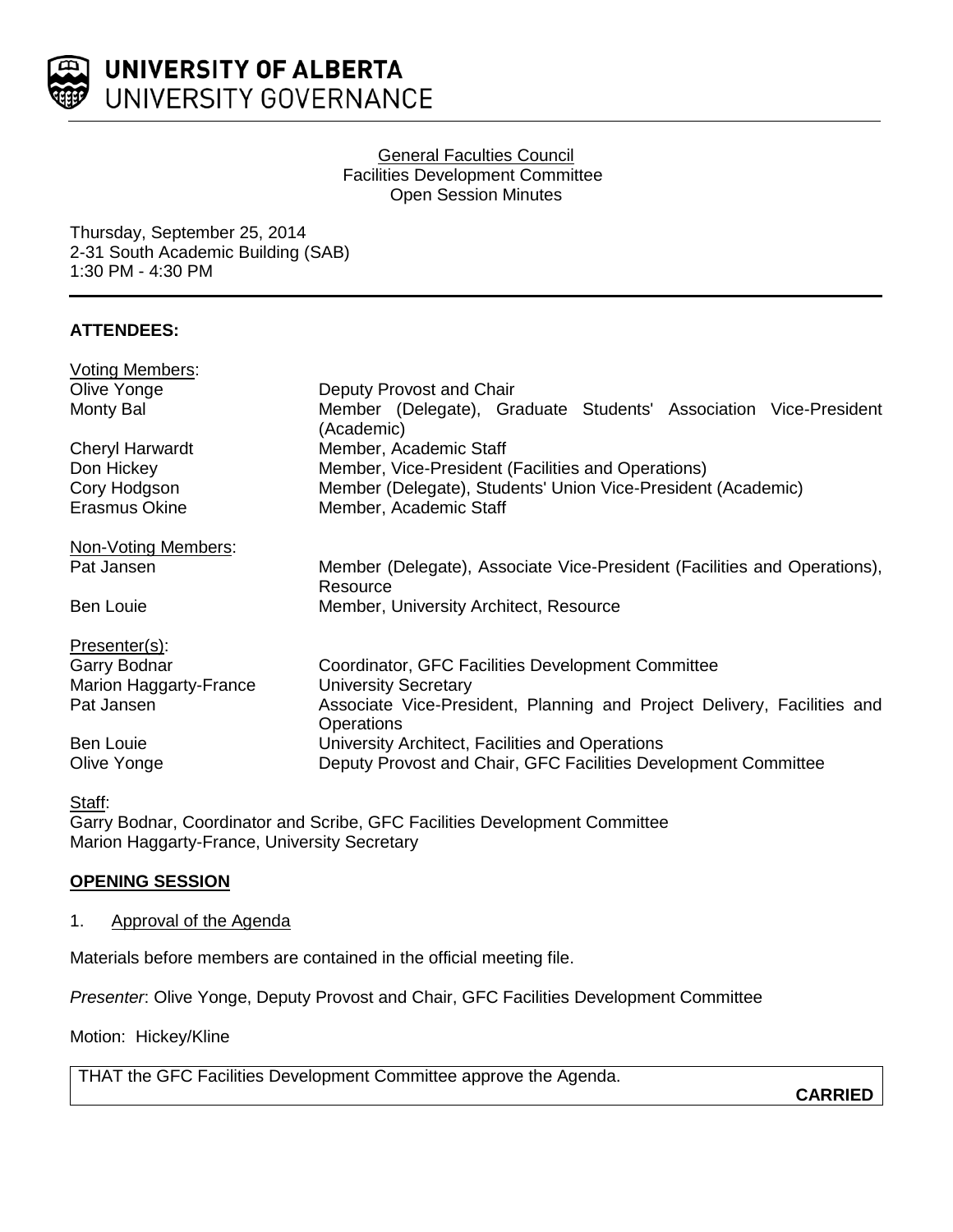## 2. Approval of the Open Session Minutes of June 19, 2014

Materials before members are contained in the official meeting file.

*Presenter*: Olive Yonge, Deputy Provost and Chair, GFC Facilities Development Committee

Motion: Okine/Kline

THAT the GFC Facilities Development Committee approve the Minutes of June 19, 2014.

**CARRIED**

## 3. Comments from the Chair

The Chair commented on a number of items of interest to members.

## 4. Comments from the University Secretary for the New Academic Year

There were no documents.

*Presenter(s)*: Marion Haggarty-France, University Secretary

#### *Discussion*:

Ms Haggarty-France welcomed members to the first meeting of GFC FDC for the current Academic Year and thanked them for their dedication towards and participation in collegial academic governance at the University of Alberta. She provided members with a brief orientation regarding the specific mandate of the Committee as well as information in relation to those delegations of authority within academic governance stemming from General Faculties Council (GFC) and the Board of Governors. She encouraged members to review orientation material on the University Governance website and to consider registering for one of a number of Governance 101 sessions planned throughout the coming year. Finally, she acknowledged the keen leadership demonstrated by Mr Hickey in his oversight of the Facilities and Operations portfolio.

Ms Haggarty-France announced the upcoming retirement this winter of Mr Garry Bodnar, Director of General Faculties Council (GFC) Services and Secretary to GFC, and thanked him for his 35 years of service to the University of Alberta. She concluded by stating that University Governance exists to assist members of the University community with understanding their role within academic governance at the institution, and she encouraged members to contact any member of the University Governance team if they required any assistance and/or information.

#### **DISCUSSION ITEMS**

## 5. Orientation on the Role and Responsibilities of the GFC Facilities Development Committee (FDC) and Its Relationship With Facilities and Operations

There were no documents.

*Presenter(s)*: Olive Yonge, Deputy Provost and Chair, GFC Facilities Development Committee; Garry Bodnar, Coordinator, GFC Facilities Development Committee; Pat Jansen, Associate Vice-President, Planning and Project Delivery, Facilities and Operations; Ben Louie, University Architect, Facilities and **Operations** 

*Purpose of the Proposal*: For discussion/information.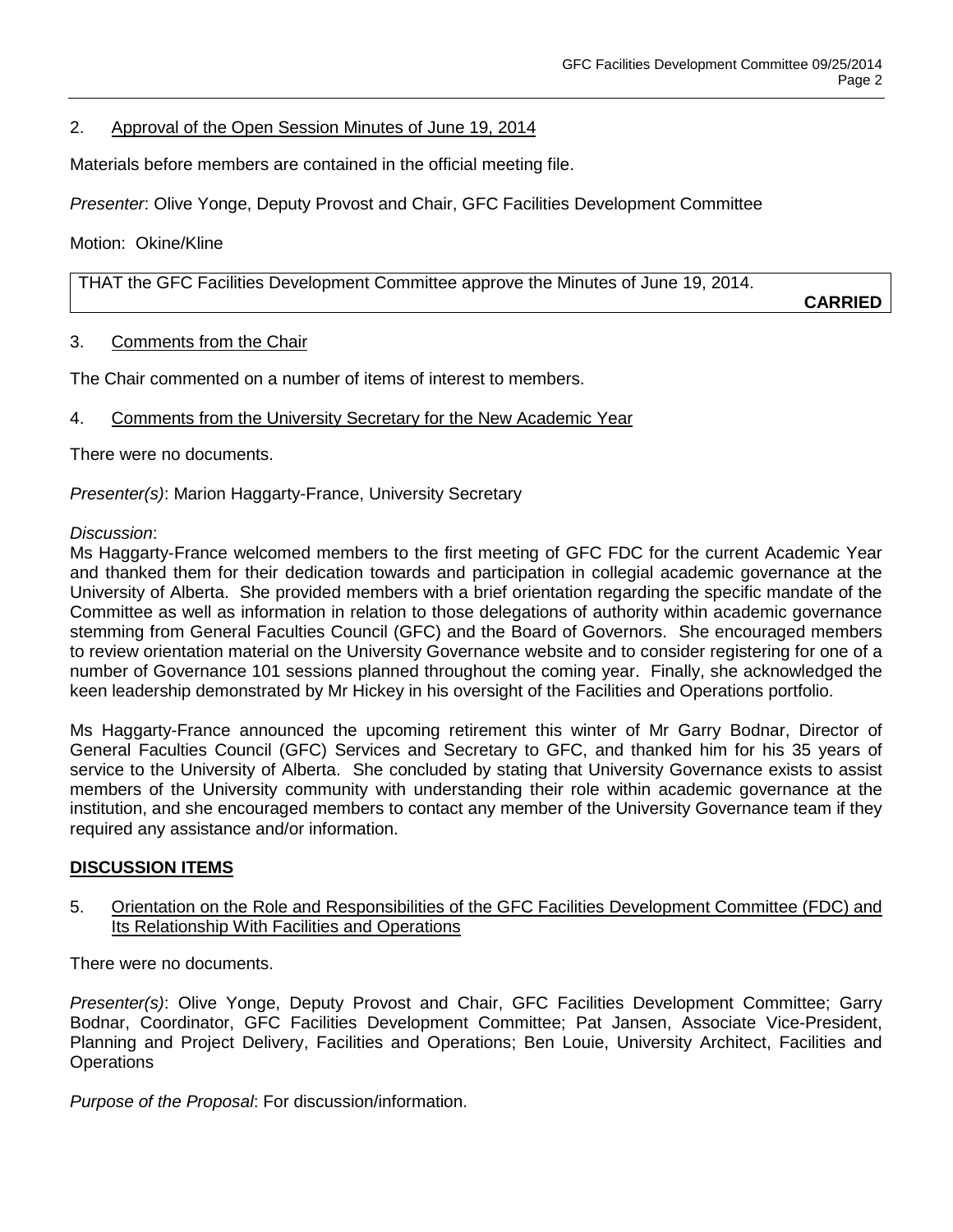## *Discussion*:

Dr Yonge began by asking members of GFC FDC what it was they felt they needed in order to be effective on this GFC standing committees. Members responded by stating they were interested in: an exchange of ideas; transparency; the thrill of seeing the abstract turn into the concrete (ie, new facilities being constructed and existing buildings or spaces being renovated/repurposed across the campuses of the University of Alberta) and the long-term impact decisions reached by the Committee have for the institution; ready access to information; and a willingness and commitment on the part of the Administration to answer in a clear and thorough manner the questions asked by members on any of the items brought forward to GFC FDC for its consideration. Dr Yonge commented that this committee has to think differently—GFC FDC breaks out of a short-term planning paradigm and actually thinks of the long-term impacts its decisions will have for the University of Alberta. In this regard, she noted, this committee represents a nice mix of all elements of governance.

Mr Bodnar provided a brief overview of the 'Orientation Manual' made available to members *via* the University Governance website [\(www.governance.ualberta.ca\)](http://www.governance.ualberta.ca/) and the online documents, resources, and helpful 'tips' members could access by means of the links provided therein. He encouraged members, if they had not already done so, to carefully review the Terms of Reference for GFC FDC and its companion committees, the GFC Academic Planning Committee (APC) and the Board Finance and Property Committee (BFPC); he noted that, particularly on policy-related issues, GFC FDC would recommend forward on such matters to GFC APC or BFPC. Finally, he drew to members' attention to the acronyms list provided which he stated was a very valuable tool for anyone who actively participated in governance at the University of Alberta. Mr Louie noted that Facilities and Operations has a similar list of acronyms for the names of institutional buildings and indicated he would be happy to share this, as well, with the Committee.

At this point, the Vice-President (Facilities and Operations) and his colleagues continued with the orientation by highlighting the work done by this portfolio, particularly in relation to the University's academic and board governance systems. Mr Hickey noted that it was his and his colleagues' responsibility to always be as clear as possible and to avoid hiding behind technical jargon when presenting to GFC FDC (and other legislative bodies). Mr Jansen stated that they will always strive for clarity in the data presented and will look to members to provide input, which, he noted, is invaluable in steering projects through their consultative and planning stages.

At this point, Mr Jansen and Mr Louie continued with the assistance of a PowerPoint presentation. Their collective presentation covered a number of key issues for GFC FDC including, but not limited to, the following: the roles of main planning documentation and auxiliary strategic documents (eg, the Long-Range Development Plan (LRDP), Sector Plans, business cases, the Comprehensive Institutional Plan (CIP)); project implementation and processes; approval methodology and governance; the organizational structure of the Facilities and Operations portfolio; planning and design processes; detailed descriptions of partnership projects, tenant occupancies, alternate-delivery models, alumni- and donor-supported projects, and ancillary operations; when discussion/information items *versus* 'action' items would come forward to GFC FDC; and clarification on how projects considered by members often relate to and support the academic mission of the University.

During the ensuing discussion that followed the presentation, members expressed a number of comments and questions, including, but not limited to: clarification that financial matters associated with and the physical siting of individual projects are not within the purview of GFC FDC, but, instead, are issues discussed in detail by BFPC; and a query as to what is meant by the "academic import" of individual projects that come before the Committee.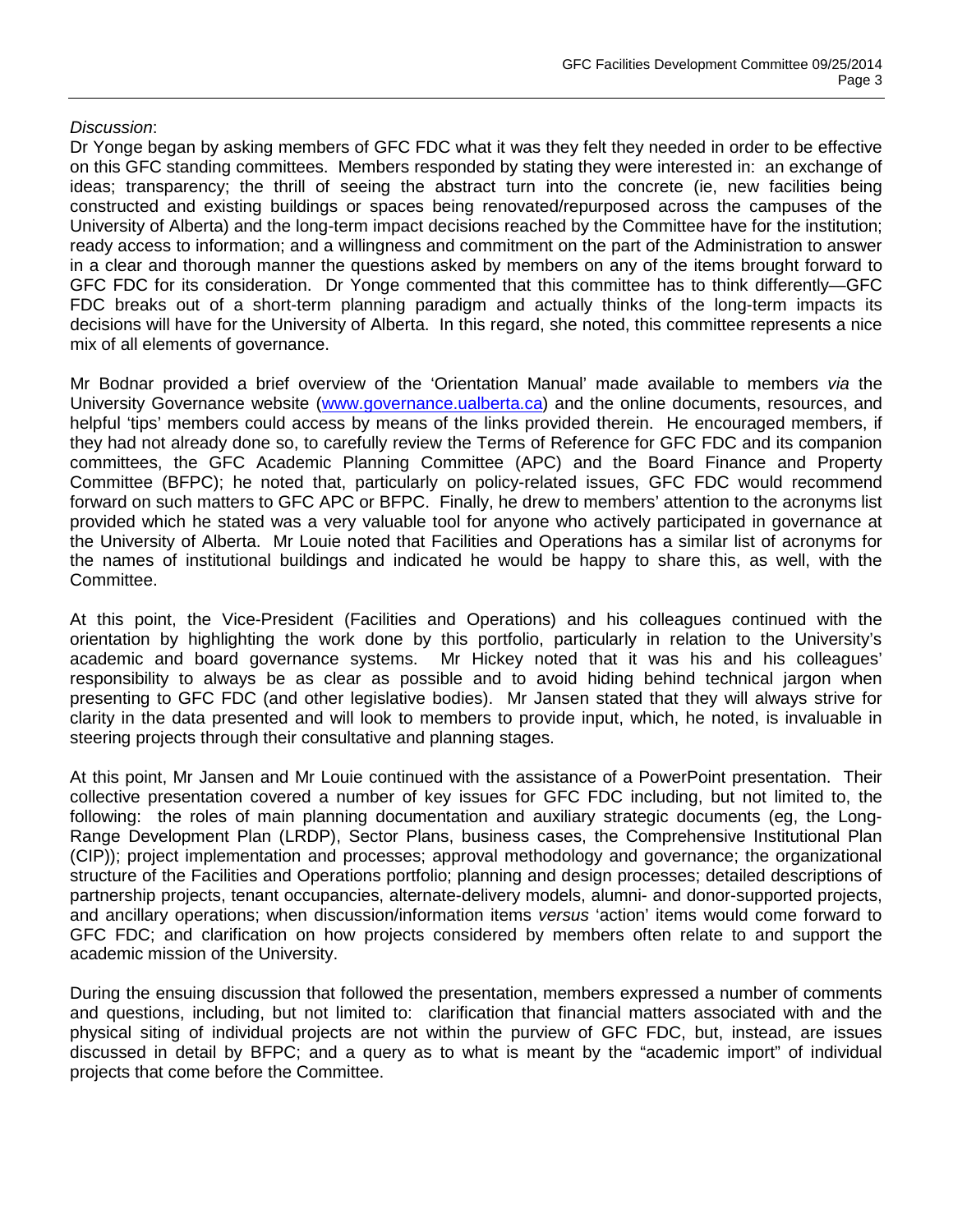Mr Louie concluded this discussion by stating his portfolio, in developing the projects that come before University governance for formal consideration, are the products of careful and thoughtful planning where both current and future needs are considered and are the reflections of responsive and coordinated approaches to the institution's comprehensive vision, aligned with budget priorities and opportunities.

## 6. Projects Update from Facilities and Operations

There were no documents.

*Presenter*: Pat Jansen, Associate Vice-President, Planning and Project Delivery, Facilities and Operations

*Purpose of the Proposal*: For information/discussion.

## *Discussion*:

Mr Jansen provided members with brief updates regarding current projects underway, including reference to the following:

- Physical Activity and Wellness (PAW) Centre part of the facility is now open to the public; the fitness centre and climbing wall will be open in late November, 2014
- St Joseph's College Women's Residence work continues to progress well and is on schedule; occupancy is slated for September, 2015
- Innovation Centre for Engineering (ICE) and Chemical/Materials Engineering (CME) Building both projects are advancing; glazing on ICE, however, continues to be a challenge
- Camrose Performing Arts Centre (CPAC) this facility is very close to completion; the fit-out and technical requirements are going through their final testing
- Founders' Hall the renewal project work continues
- South Campus 122 Street is now open; 63 Avenue is not yet open but is expected to be completed this October (2014)
- Telus Centre repurposing of this facility is currently in the design stage
- Expansion of the Students' Union Building (SUB) work continues on this project; interior work is going well, and exterior work is ongoing, with total completion slated for September, 2015
- Medical Sciences Building Pharmacy, Phase II is completed, with the turnover taking place this month
- Clinical Sciences Building (CSB) the repurposing project continues
- Infill Housing Project in the East Campus Village (ECV) construction is slated to begin shortly
- Peter Lougheed Hall work continues on this initiative; this project will be tendered in October, 2014

Mr Jansen noted the following projects (or elements thereof) were likely to come to GFC FDC in the near to medium future:

- Twin arenas (South Campus) business case development
- South Campus (temporary dome; overflow parking)
- Islamic Garden development at the Devonian Botanic Gardne
- Michener Park redevelopment
- Sector Plan development for the Devonian Botanic Garden
- Augustana Campus General Space Programme (Phase II)
- Psychology Functional Program
- Power Plant repurposing and Varsity Field